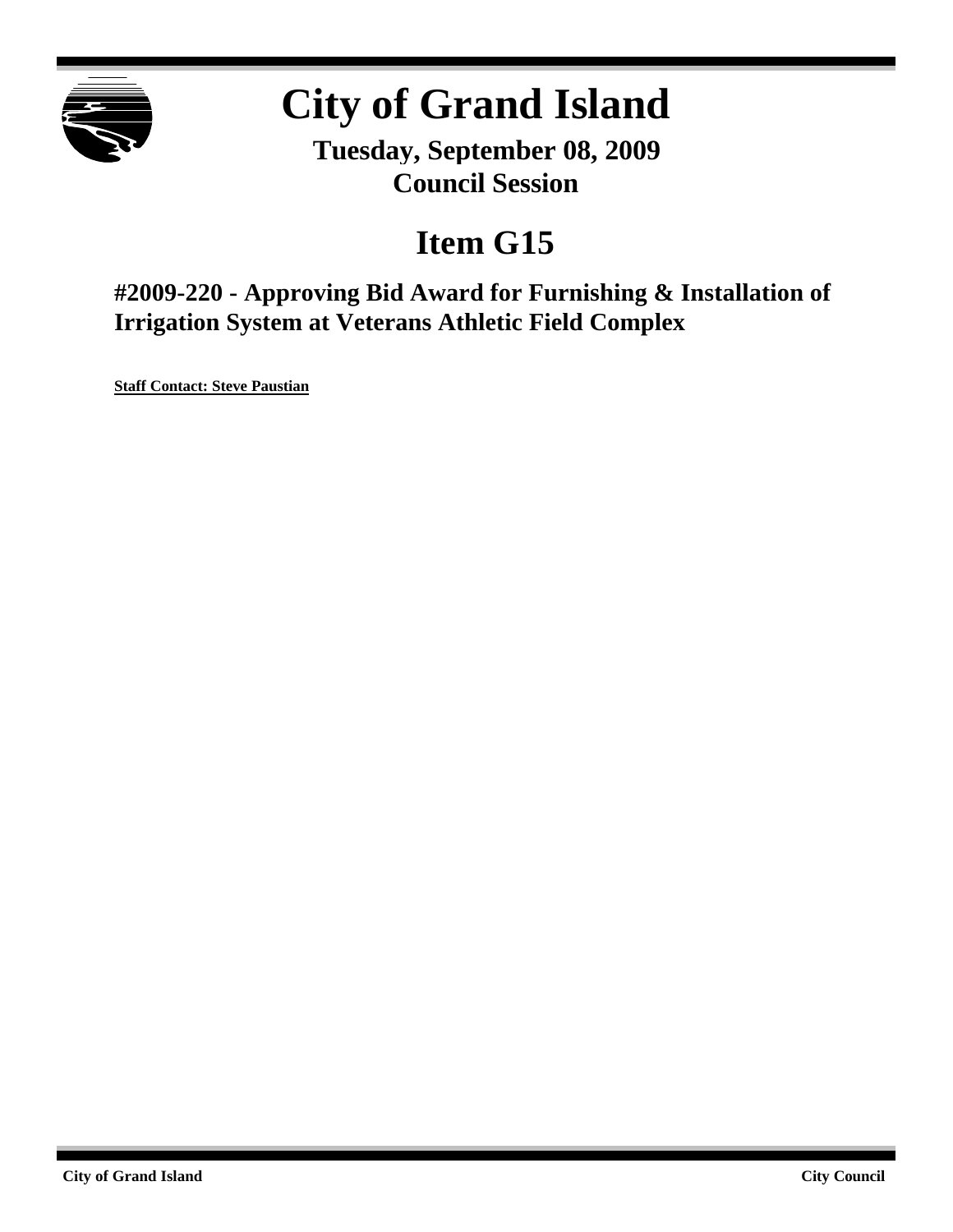## **Council Agenda Memo**

| From:           | <b>Steve Paustian, Park and Recreation Director</b>                                                            |  |
|-----------------|----------------------------------------------------------------------------------------------------------------|--|
| <b>Meeting:</b> | September 8, 2009                                                                                              |  |
| Subject:        | Approving Bid Award for Furnishing and Installation of<br>Irrigation System at Veterans Athletic Field Complex |  |
| Item $\#$ 's:   | $G-15$                                                                                                         |  |
| $Presenter(s):$ | <b>Steve Paustian, Park and Recreation Director</b>                                                            |  |

### **Background**

On August 16, 2009 the Park and Recreation Department, advertised for bids for the Furnishing and Installation of Irrigation System at Veterans Athletic Complex. Eight firms provided bids for this work. The low responsible bid was provided by Nature's Helper of Omaha, NE in the amount of \$123,750.00.

### **Discussion**

Because of the relocation of the State Fair to Grand Island it is necessary to move the athletic complex currently located at Fonner Park to a new site. The new site is located just south of Eagle Scout Park. The irrigation system is necessary to insure a good quality and safe surface for participants to enjoy. Fund number 40044450 90122 Soccer/Bball Fields-Vets Home has funds budgeted for this purpose.

## **Alternatives**

It appears that the Council has the following alternatives concerning the issue at hand. The Council may:

- 1. Move to approve
- 2. Refer the issue to a Committee
- 3. Postpone the issue to future date
- 4. Take no action on the issue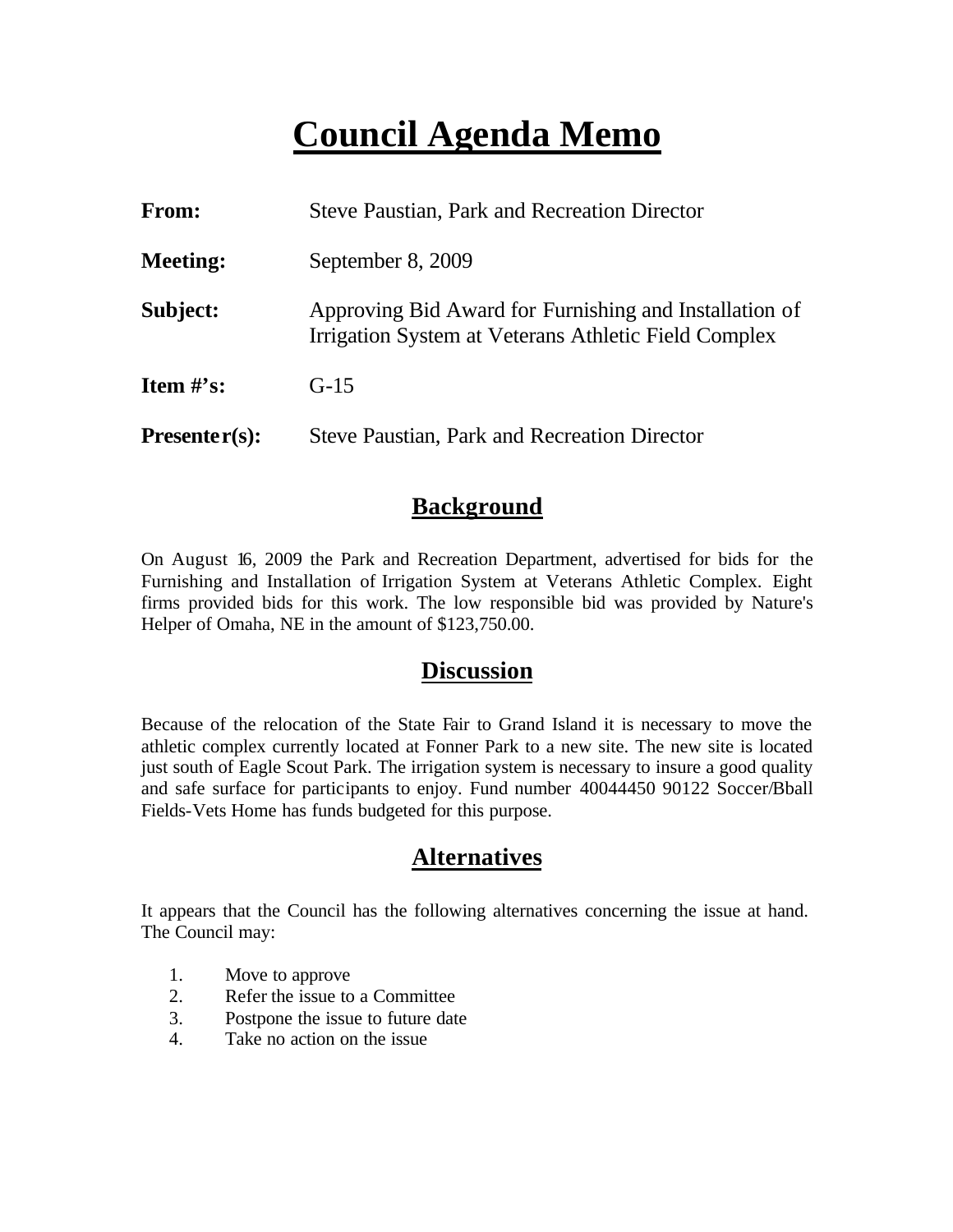## **Recommendation**

City Administration recommends that the Council approve the award of a contract to Nature's Helper in the amount of \$123,750.00.

## **Sample Motion**

Move to award contract to Nature's Helper to Furnish and Install an Irrigation System at the Veterans Athletic Field Complex.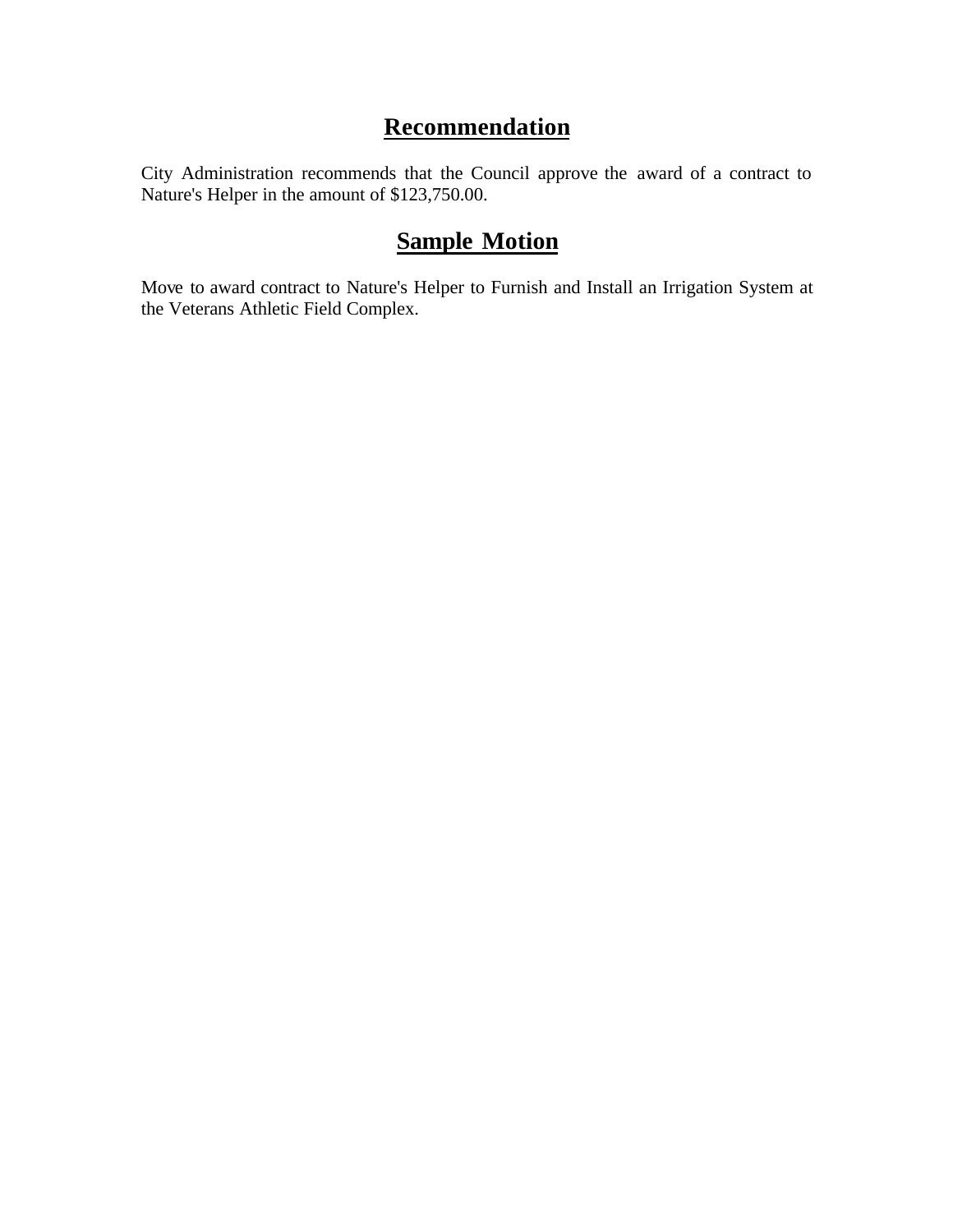#### *Purchasing Division of Legal Department* **INTEROFFICE MEMORANDUM**



Wes Nespor, Purchasing Agent

*Working Together for a Better Tomorrow, Today*

#### **BID OPENING**

| <b>BID OPENING DATE:</b> | August 27, 2009 at 11:15 a.m.                                                                          |
|--------------------------|--------------------------------------------------------------------------------------------------------|
| FOR:                     | <b>Furnishing &amp; Installation of Irrigation System at Veterans</b><br><b>Athletic Field Complex</b> |

- **DEPARTMENT: Parks & Recreation**
- **ESTIMATE: \$300,000.00**
- **FUND/ACCOUNT: 40044450-90122**
- **PUBLICATION DATE: August 16, 2009**
- **NO. POTENTIAL BIDDERS: 10**

#### **SUMMARY**

| <b>Bidder:</b>     | Nature's Helper                           | Judson Irrigation, inc. |
|--------------------|-------------------------------------------|-------------------------|
|                    | Omaha, NE                                 | Lincoln, NE             |
| <b>Exceptions:</b> | <b>None</b>                               | <b>None</b>             |
| <b>Bid Price:</b>  | \$123,750.00                              | \$198,848.00            |
| <b>Bidder:</b>     | <b>Arbor Masters Tree &amp; Landscape</b> | R & L Sprinkler         |
|                    | <b>Shawnee, KS</b>                        | <b>Grand Island, NE</b> |
| <b>Exceptions:</b> | <b>None</b>                               | <b>Noted</b>            |
| <b>Bid Price:</b>  | \$147,000.00                              | \$178,750.00            |

| <b>Bidder:</b>     | <b>Benjamin's Landscaping</b> | <b>Turf Builders Irrigation</b> |
|--------------------|-------------------------------|---------------------------------|
|                    | Holdrege, NE                  | Omaha, NE                       |
| <b>Exceptions:</b> | <b>None</b>                   | <b>Noted</b>                    |
| <b>Bid Price:</b>  | \$142,354.00                  | \$193,077.00                    |
|                    |                               |                                 |

| <b>Bidder:</b>     | Tilley sprinkler Systems, Inc. | <b>Hoehner Turf Irrigation II</b> |
|--------------------|--------------------------------|-----------------------------------|
|                    | <b>Grand Island, NE</b>        | <b>Kearney</b> , NE               |
| <b>Exceptions:</b> | None                           | <b>None</b>                       |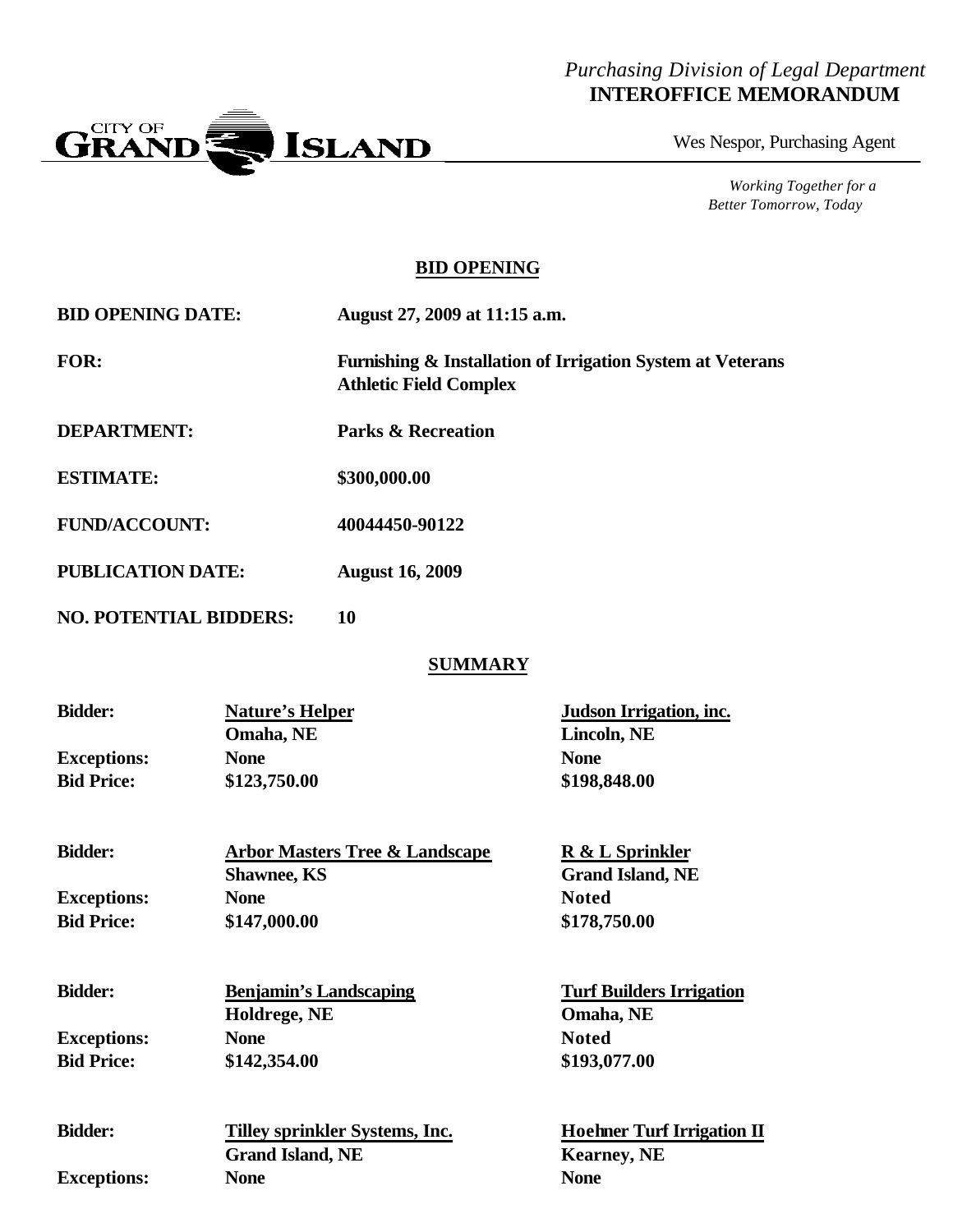cc: Steve Paustian, Parks & Rec. Director Patti Buettner, Parks & Rec. Secretary Dale Shotkoski, City Attorney Wes Nespor, Purchasing Agent Jeff Pederson, City Administrator

**P1362**